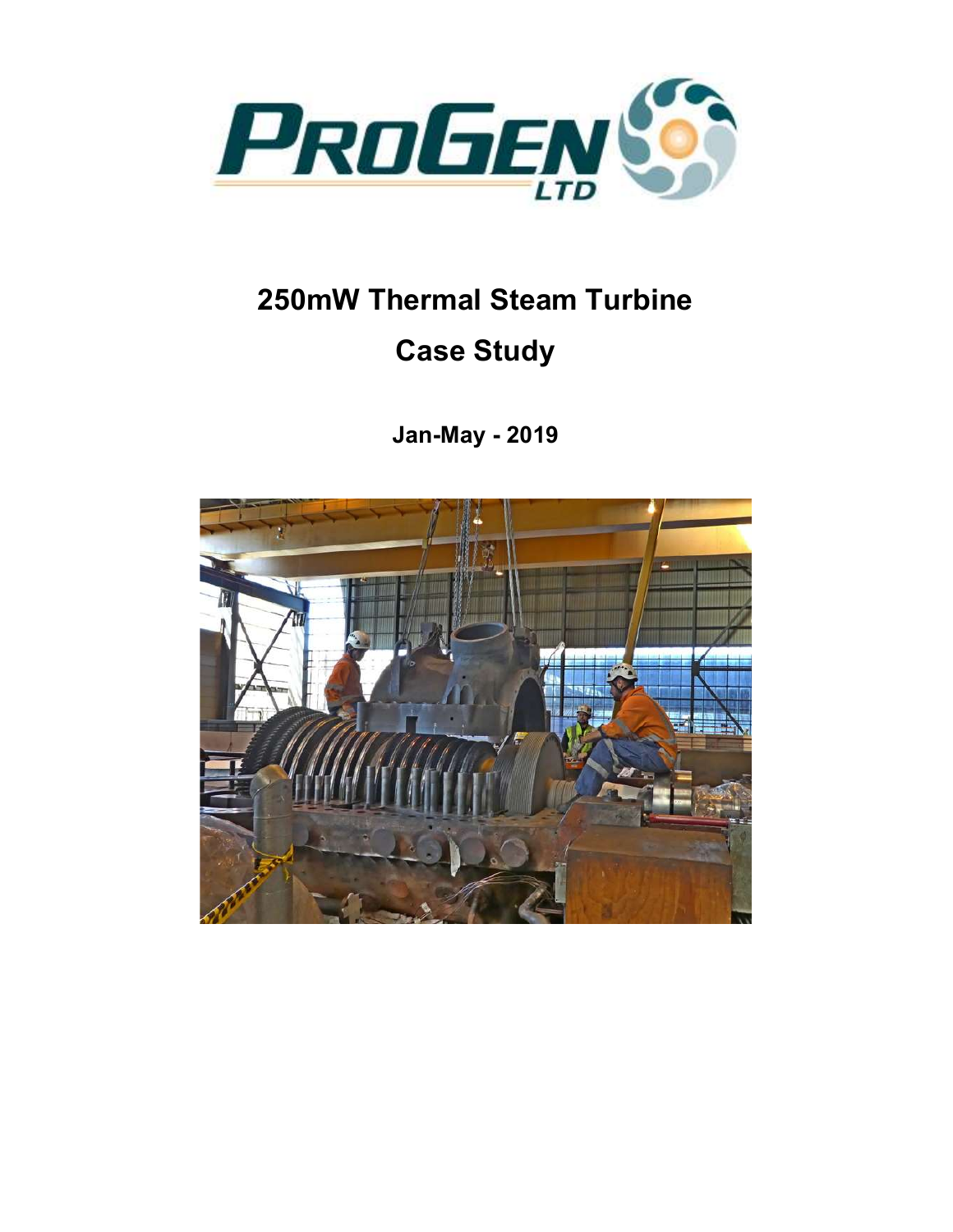The Unit 1, 250mW steam turbine was shut down in January 2019 for the scheduled overhaul and statutory inspection work on the complete boiler, turbine and generator. ProGen was contracted to undertake the work relating to the steam turbine and generator.

Pre-overhaul ProGen undertook the following preparation work

- Review the scope of work and equipment manuals.
- Visit site to attend and contribute to planning meetings and coordinate preparation activities.
- Review the assembled work packs then develop the detailed turbine overhaul plan and coordinate with Client Planner to integrate the plan into the overall plant outage plan.
- Review the Inspection Test Plan (ITP) and assemble the relevant Inspection Test Reports (ITR's).
- Develop and issue Site Specific Safety Plan (SSSP).
- Review and update all critical lift plans including those required for the pre-shut work.
- Provide all the key trade resources and logistics to undertake the scheduled work on the turbine, generator, ancillaries and valves.
- Mobilise to site and coordinate the prestart activities with scaffolding and lagging and worksite layout. Clean and reposition the turbine components.

Key work Outage work undertaken by ProGen for the Steam turbine and Generator area entailed the:

- IP and LP Turbine cylinder steam path inspection which entailed the full dismantling and reassembly of these two cylinders. Operating clearances and conditions noted for attention during remedial works.
- Removal of the two turbine rotors, stationary blade holders and diaphragms (IP/LP), inner casing inspection and the turbine glands.
- Remedial works on the IP and LP turbine rotors as identified during NDT.
- Cleaning of all of the turbine upper and lower IP and LP cylinders.
- Remedial works in the IP and LP turbine cylinders and stationary components as required following detailed inspection.
- Gen Exciter rotor and stator internal inspection, cleaning and testing. Removal and testing of the H2 coolers. Electrical inspection and testing were to be carried out by client staff.
- Bearing inspections and NDT carried out on all of the turbine train white-metal journal and thrust bearings through to the exciter. (12 bearings in total).
- Disassembly and reassembly of all HP and IP steam chest control and emergency stop valves. (10 valves). Overhaul of the valves and relay servo's carried out on site.
- Full turbine train alignment measurement to be conducted during dismantling and on completion of reassembly. Adjustment of any out of specification alignment conditions.
- Inspection of the main oil tank, filters and strainers.
- Inspection and cleaning of ancillary equipment (Coolers, Filters etc.)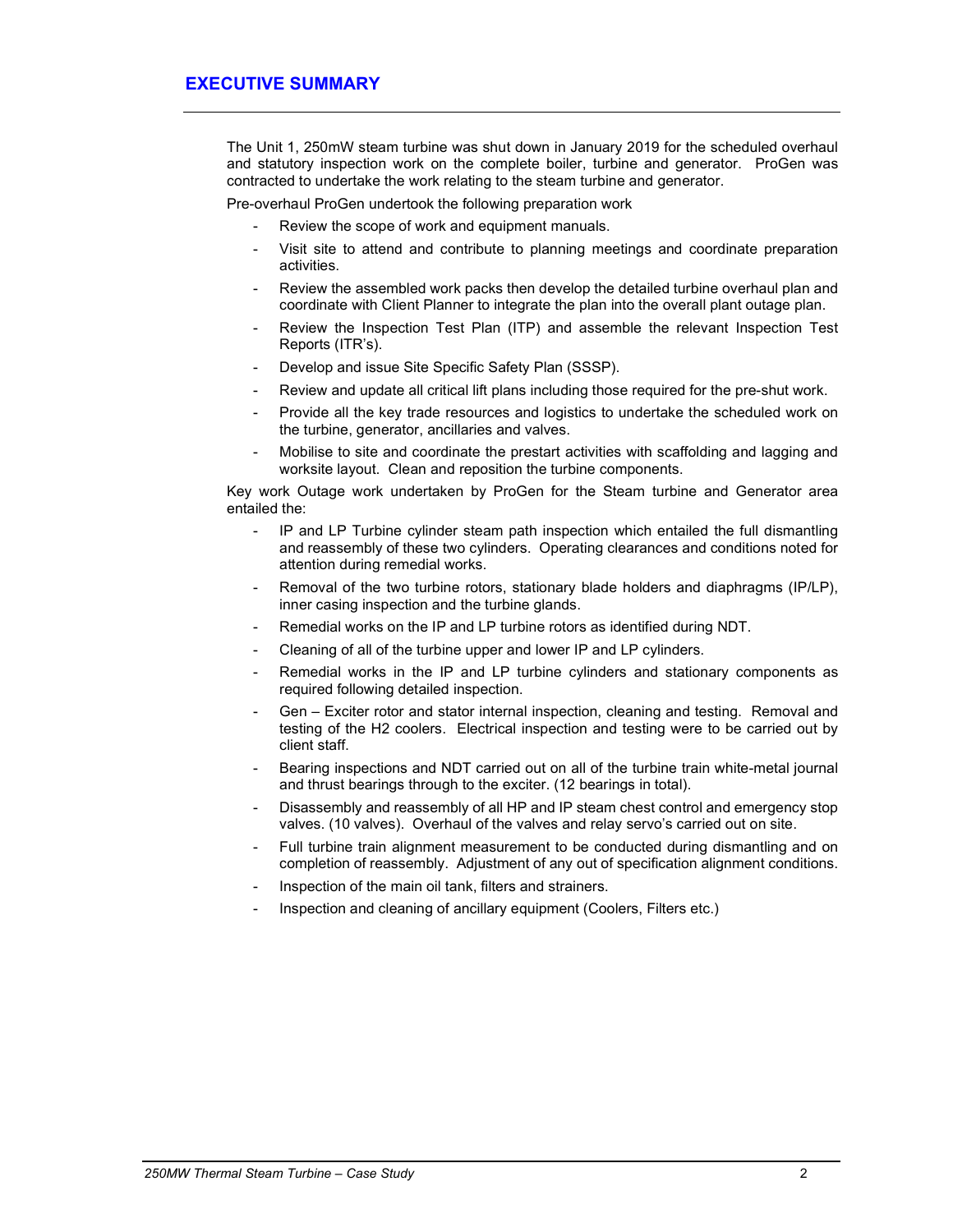The overhaul works started with the issue of required access permits to ProGen. The work on the turbine was scheduled to be undertaken predominantly on dayshift running a six day on and one day off roster. The overhaul was scheduled for a duration of 10 weeks with an additional 1 week allowed for commissioning.

Notable findings during the Turbine overhaul included:

- The as-found turbine train alignment check revealed that the unit alignment was close to the desired condition. Pre-shut checks had revealed little of concern.
- The IP cylinder was dismantled following the planned sequence, recording all as-found operating clearances and conditions as the components were exposed. The components were set aside for cleaning and inspection according to the schedule.
- The LP cylinder was dismantled and components set aside for cleaning and inspection. As-found clearances were recorded as the dismantling progressed.
- The LP turbine top inner casing was rotated in a safe and efficient manner in the unloading bay following the procedures set out in a specific Lift Plan.
	- $\circ$  The LP diaphragms removed and set aside for cleaning and NDT. Several defects were addressed prior to reassembly.
	- The upper casing diaphragm ledge keys clearances were reviewed and corrected where necessary.
- The LP turbine rotor was hand-cleaned and inspected. The blading was NDT checked. Erosion and unusual markings were assessed and identified for remedial action.
- All of the turbine glands, #1 through to #6 as well as the inner IP balance pistons were cleaned and inspected.
	- $\circ$  The IP cylinder HP balance piston had suffered damaged and missing long fins as a result of axial contact with the shaft castellations. These were cleaned up with the remaining long fins removed
	- o The remaining glands were found to be in good condition and available for continued service.
- The IP rotor inspection revealed some axial and radial migration due to the steam forces causing the loss of the brazed connection between the roots and shrouds. The movement of the blade packets were considered to be a high risk to ongoing generation reliability.
	- o Following a technical review, it was decided that these blade packets needed to be re-connected to provide the necessary support. The remedial works required a significant number of welds to be completed on the blading shrouds.
- The IP inner and outer casings were inspected for condition and NDT'd to assess for known defect changes as well as any developing issues.
	- $\circ$  The stationary blading was found to be in a similar state to the IP rotor where blading packets have lost their brazed support and have begun migrating. The repairs were conducted in a similar manner to the turbine rotor.
	- $\circ$  The half-joint surfaces were checked for flatness by conducting fully bolted blue checks on the surfaces. Several areas of both inner and outer cases needed to be resurfaced by scraping and grinding to remove hollow sections and leak zones
	- $\circ$  Several gaskets and flanges on the lower IP casing were found to be leaking. All of the accessible joints and pipework were removed and gaskets replaced.
- Turbine, generator and exciter journal and thrust bearing components were removed for inspection and NDT. Several of the bearings needed to be re-metalled due to fatigue of the babbitt. The journals were all cleaned and returned to the appropriate grade of finish.
- The planned generator and exciter inspections were conducted without any remarkable observations. Air seals, bearing oil seals and exciter components were reinstated without incident.
	- $\circ$  The generator hydrogen seals were removed, refurbished and reinstated without any issues. The turbine end seal was replaced with a re-babbitted seal. The exciter end seal was reconditioned in-house.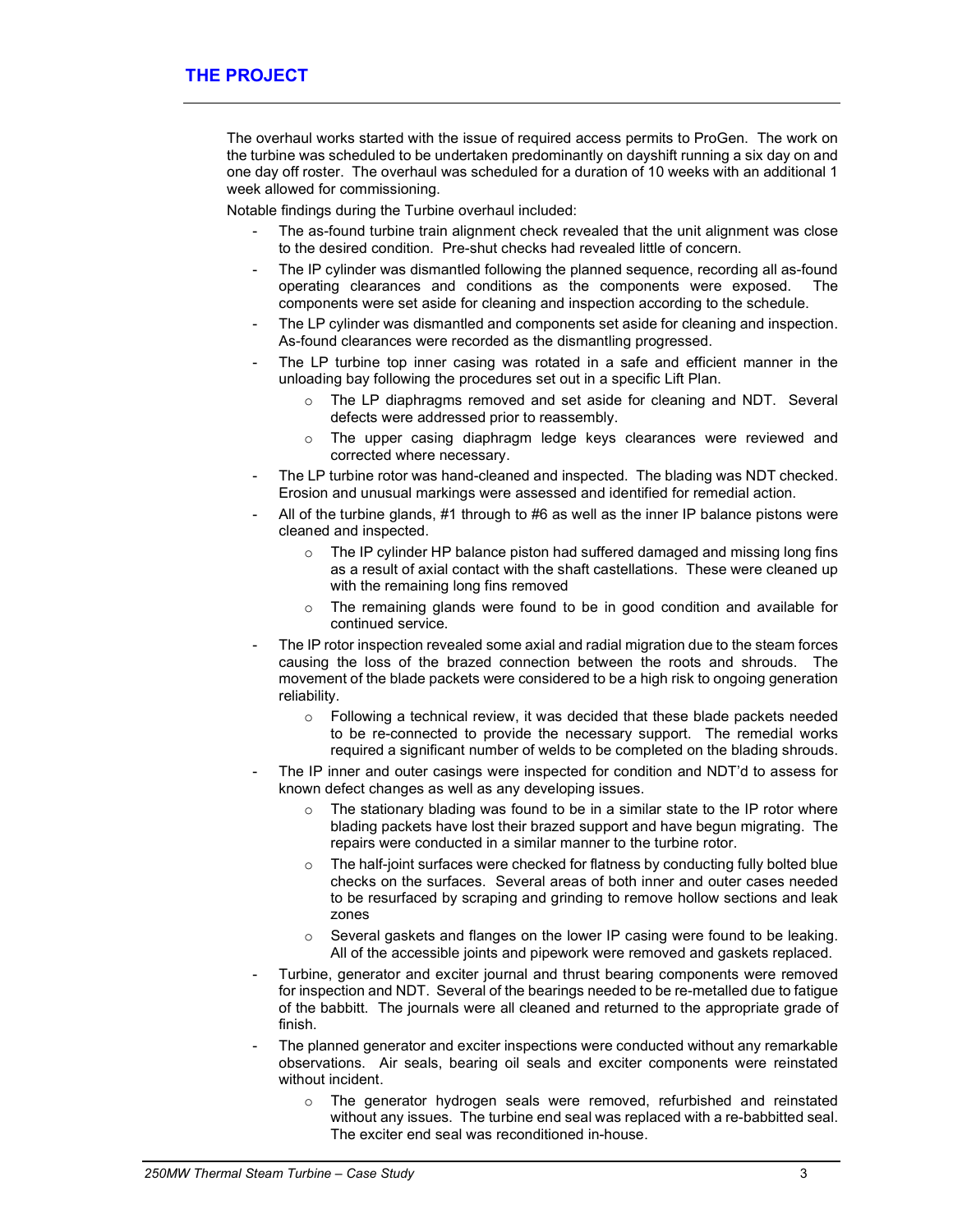- $\circ$  Frame pressure tests were conducted to confirm gas-tightness of the generator frame.
- $\circ$  Final insulation resistance tests confirmed the acceptability of the rear end insulation against circulating currents.
- The turbine oil was removed from the oil tank and circulated through a kidney loop and press filter to condition the oil for further operation. The oil tank was thoroughly cleaned and inspected. No work was done on any of the oil pumping equipment.
- All of the turbine steam control valves were removed from the pipework and stripped for inspection and remedial works.
	- $\circ$  The valve components were checked and refurbished as required. The reheat and main steam ESV's required lapping
	- $\circ$  The HP steam chests were NDT'd with several of the chests requiring confirmation of known defect site acceptability and also some blending of newly discovered indications
	- The relay's and servo's of all of the valves were stripped and inspected for wear and serviceability. Several of the relays required remedial machining and bushing with a number of the main shafts needing re-chroming.
- A full realignment of the steam turbine and generator shaft train was carried out. This entailed shaft alignments, turbine casing adjustments for radial position and also some adjustment to the axial location of the HP and IP cylinders to restore the desired positions
	- o Coupling box-up was completed with confirmation shaft journal concentricity's.

A strong focus on HSE was maintained throughout the overhaul with a strong focus on auditing and monitoring safe work practices. There were two first aid injuries reported that resulted in no lost time. Safety observations were undertaken by staff using the ProGen 'Stop & Think' forms and weekly "Supervisor inspections" were conducted by the ProGen supervisory staff. Daily shift toolboxes were held in each area and recorded. There were no reported environmental issues.

The ProGen team worked extremely well together and completed all work to the quality required in a safe and efficient manner. In addition, the support and assistance of the Client staff allowed quick and efficient decisions to be made. This allowed work progress to be maintained at an effective, productive rate.



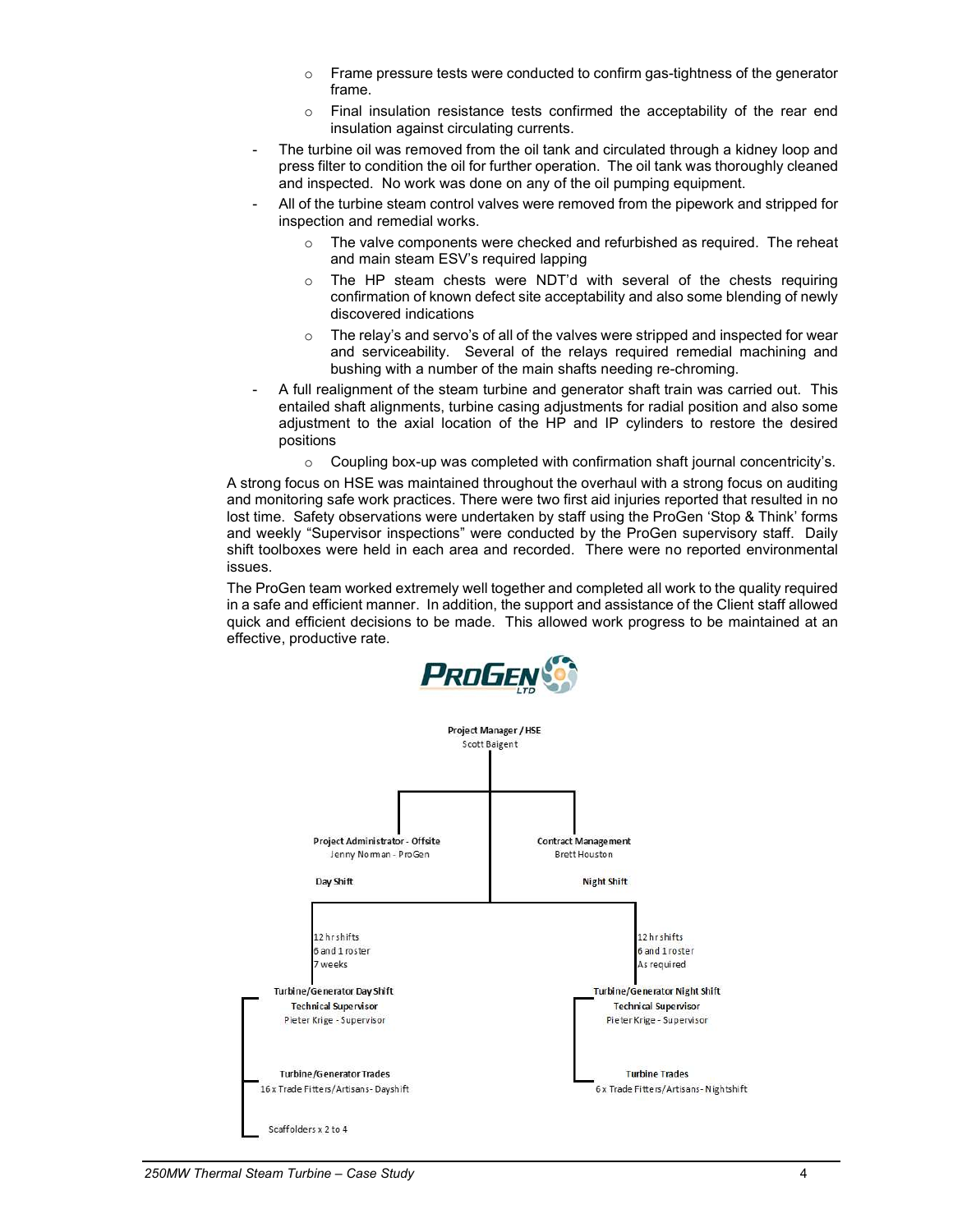## DIAGRAMS AND PHOTOS